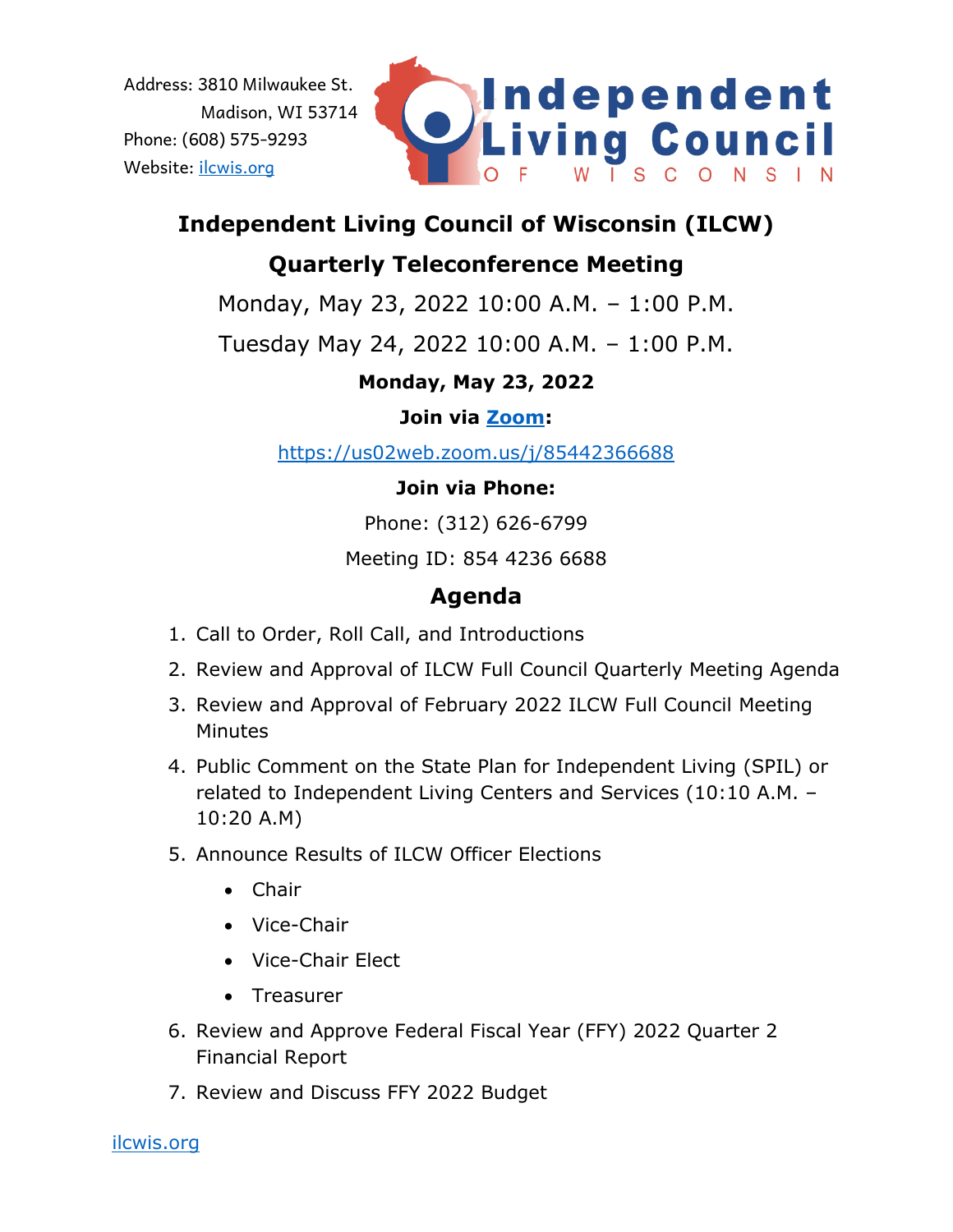

- 8. Discuss Updates from ILCW Liaisons
	- Department of Transportation (DOT) Taqwanya Smith, or Designee
	- Division of Vocational Rehabilitation (DVR) Sara Kuehn, or Designee
	- Department of Health Services (DHS) Amber Mullett, or Designee
	- Designated State Entity (DSE) Lisa Sobczyk, or Designee
	- Wisconsin Coalition of Independent Living Centers (WCILC) Jason Glozier, or Designee
- 9. Discuss Updates from ILCW Program Coordinator
	- Journey of Facilitation Training
	- Progress on Wisconsin Independent Living Network (WILN) Website
- 10. Adjourn Meeting for the Day (1 P.M. on Monday to Reconvene Meeting on Tuesday, May 24, 2022 10 A.M.)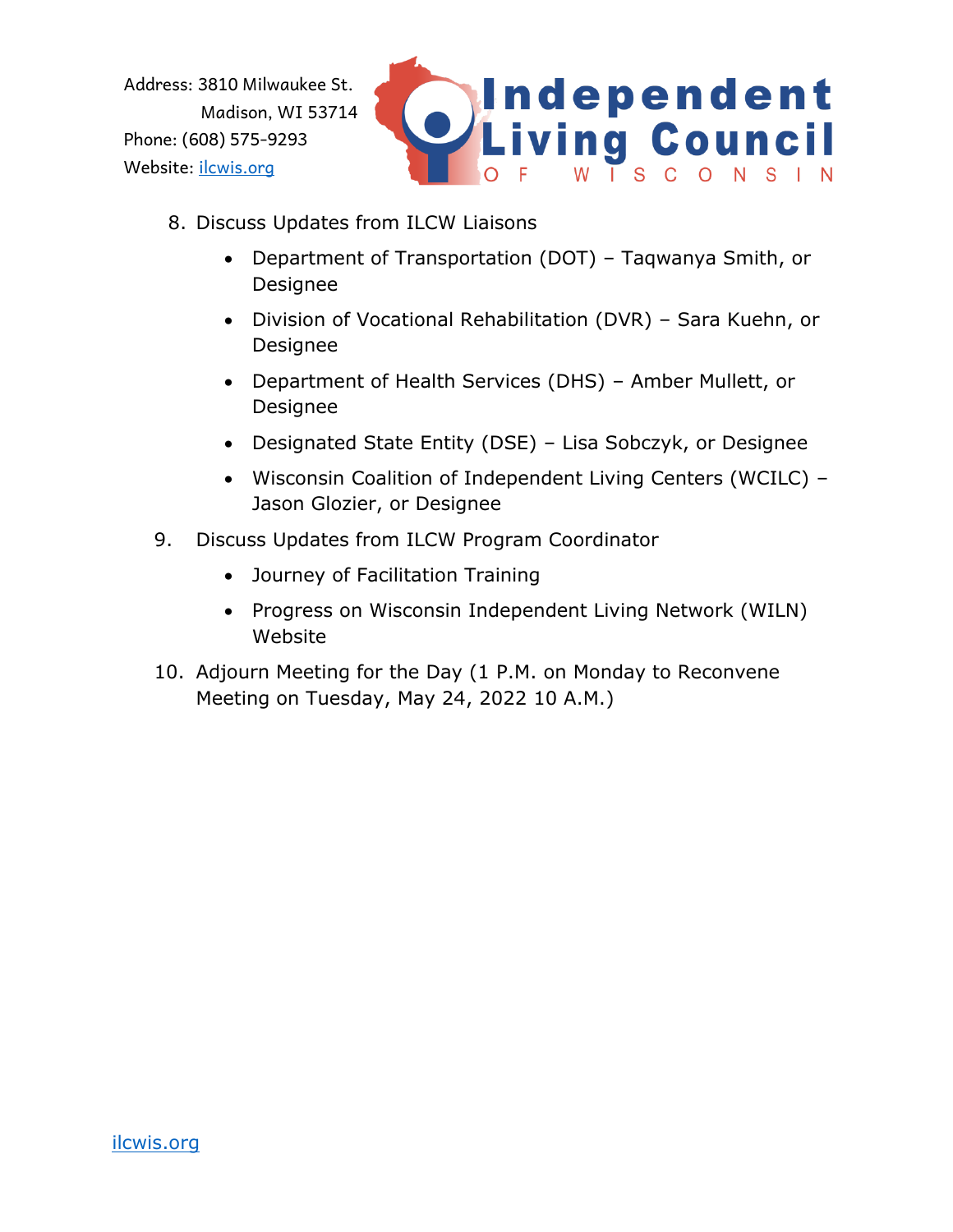

#### **Tuesday, May 24, 2022**

10:00 A.M. – 1:00 P.M.

#### **Join via [Zoom:](https://us02web.zoom.us/j/85442366688)**

<https://us02web.zoom.us/j/85442366688>

#### **Join via Phone:**

Phone: (312) 626-6799 Meeting ID: 854 4236 6688

- 1. Reconvene May Quarterly ILCW Full Council meeting at 10:00 A.M. on Tuesday May 24, 2022.
- 2. Discuss Updates from ILCW Membership Committee Presented by Chris Wood, ILCW Membership Committee Chair, or Designee
	- Progress Regarding Recruitment Efforts
	- ILCW Member Training
	- In-Person Meeting
- 3. Discuss Presentation of Robert's Rules of Order
- 4. Discuss In-Person Meetings
	- August 2022 Quarterly Meeting
	- Wisconsin Independent Living Network (WILN) Retreat
- 5. Discuss National Council on Independent Living (NCIL) Conference
	- In-Person Attendance
	- Virtual Attendance
- 6. Discuss and Review SILC Congress
- 7. Discuss Updates from ILCW SPIL Committee Provided by Randi Johnson, ILCW SPIL Committee Chair, or Designee
- 8. Discuss Cloud Storage and Collaboration Software for ILCW Members
- 9. Adjourn

[ilcwis.org](https://ilcwis.org/)